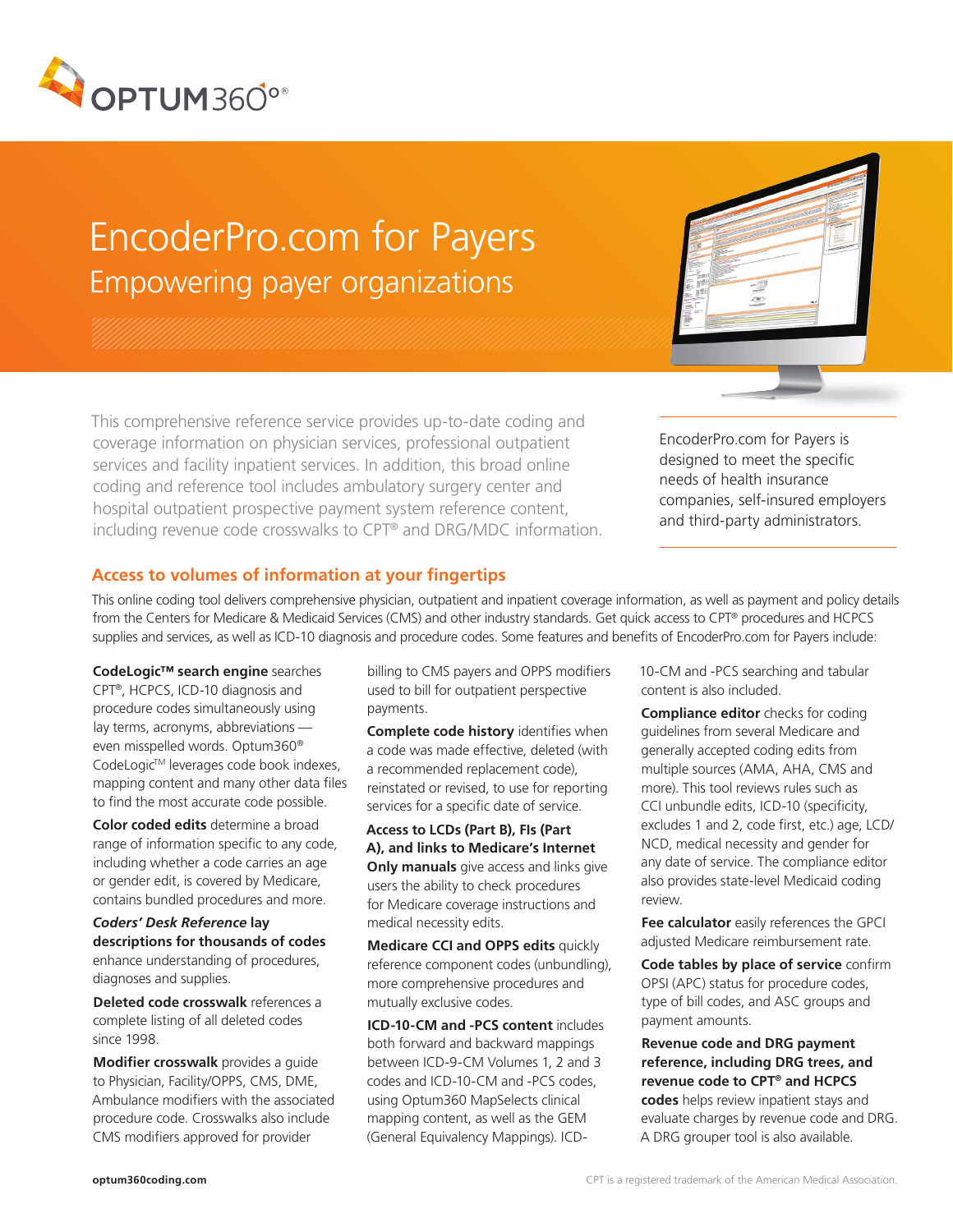| OPTUM360° EncoderPro.com for Payers                                                                                                            |                                                                                                                    |                                                                                 |                         |  |  |
|------------------------------------------------------------------------------------------------------------------------------------------------|--------------------------------------------------------------------------------------------------------------------|---------------------------------------------------------------------------------|-------------------------|--|--|
| O Code Set Search O DrugReimbursement.com Search<br><b>All Code Sets</b><br>$\bullet$   127<br>Search  <br><b>Help with Search?</b><br>Current |                                                                                                                    |                                                                                 |                         |  |  |
| Coding $\blacktriangledown$                                                                                                                    | Coding Guidelines<br>Compliance V<br>Reimbursement ¥<br>Policy Lookup<br>Billing Y<br>Add-ons                      | 6 <b>A 6 6 5 6 6 6 8 8 8 8</b>                                                  |                         |  |  |
|                                                                                                                                                | ICD-10-CM Code Section (I27-I27.9)                                                                                 |                                                                                 | ◆                       |  |  |
|                                                                                                                                                | ICD-10-CM Code Section (I27-I27.9)                                                                                 |                                                                                 |                         |  |  |
| <b>Actions</b> Code Section                                                                                                                    |                                                                                                                    | <b>References</b>                                                               | <b>Edits</b>            |  |  |
| $\mathbf{F} \odot$                                                                                                                             | VC 127 Other pulmonary heart diseases                                                                              | BIR<br><b>LCD NCD D.LCD</b>                                                     | $\sqrt{p}$              |  |  |
| %                                                                                                                                              | 127.0 Primary pulmonary hypertension                                                                               | R<br>9 DRG DRG<br>LCD (NCD ) D-LCD<br>HCC                                       | <b>cc</b>               |  |  |
|                                                                                                                                                | <b>EXCLUDES1</b><br>pulmonary hypertension NOS (127.2) (127.2)<br>secondary pulmonary hypertension (127.2) (127.2) |                                                                                 |                         |  |  |
| VI<br>۵                                                                                                                                        | 127.1 Kyphoscoliotic heart disease                                                                                 | $\bullet$ $\bullet$ $\bullet$<br>DRG DRG<br>LCD (NCD D-LCD)<br>HCC              | cc                      |  |  |
| %                                                                                                                                              | 127.2 Other secondary pulmonary hypertension                                                                       | 910<br>B<br>9 DRG DRG<br>LCD NCD D-LCD<br><b>HCC</b>                            | ıо                      |  |  |
|                                                                                                                                                | Pulmonary hypertension NOS                                                                                         |                                                                                 |                         |  |  |
| $\mathbf{b}(\mathbf{0})$                                                                                                                       | Code also associated underlying condition<br><b>VSP 127.8 Other specified pulmonary heart diseases</b>             | $R \otimes 2$<br>LCD NCD D-LCD                                                  | $\sqrt{5}$ <sup>3</sup> |  |  |
| %                                                                                                                                              | 127.81<br>Cor pulmonale (chronic)                                                                                  | BRIO<br>9 DRG DRG<br>LCD NCD D-LCD<br>HCC                                       |                         |  |  |
|                                                                                                                                                | Cor pulmonale NOS                                                                                                  |                                                                                 |                         |  |  |
| $\overset{\bigcirc}{\bullet}$                                                                                                                  | <b>EXCHANGER</b><br>acute cor pulmonale (126.0-) (126.0)<br>127.82<br>Chronic pulmonary embolism                   | $\mathbb{R} \otimes \mathbb{R} \otimes$<br>9 DRG DRG<br>LCD (NCD D-LCD)<br>HCC. | cc                      |  |  |
|                                                                                                                                                | Use additional code, if applicable, for associated long-term (current) use of anticoagulants (279.01) (279.01)     |                                                                                 |                         |  |  |
|                                                                                                                                                | 3,202,559,559<br>personal history of pulmonary embolism (Z86.711) (Z86.711)                                        |                                                                                 |                         |  |  |

▶ The code section page displays the section (or range) of codes that listed *when searching for a code.*

### **Claims analyst/auditor**

EncoderPro.com for Payers delivers accurate and current information that helps claims analysts/auditors become more efficient and authoritative when reviewing claims. With this tool, a claims benefits analyst/auditor can search all code sets based on the submitted claim information and quickly locate lay descriptions for procedures, diagnoses and HCPCS codes; identify Medicare Secondary Payer coverage rules for further review; and validate which modifiers are allowed. In addition, a complete code history is displayed on each detail page.

### **Utilization review/medical management**

EncoderPro.com for Payers helps utilization review departments conduct reviews of inpatient stays, determine appropriateness of admission diagnosis, identify continued stay criteria and quickly validate medical necessity. Using EncoderPro.com for Payers, utilization and medical review managers can review inpatient billing information and DRG payments. Users can also reference type of bill codes grouped by setting, gain further insight into procedures and coding/reimbursement rules, and quickly scrub potential code combinations such as medical necessity and CCI bundles/unbundles. In addition, it can be used to validate medical necessity, identify medical appropriateness for benefits of health services, confirm that treatment setting meets claim payment guidelines and facilitate the development of corporate medical policy. EncoderPro.com for Payers facilitates accurate review of inpatient acute care, home care, acute rehabilitation, skilled nursing facilities, infusion therapy and durable medical equipment claims.

#### **Provider relations**

With EncoderPro.com for Payers, your provider relations representatives can access information that may help them answer provider inquiries regarding the patient's financial responsibility for CMS 1500 and UB92 claims, and deliver a high level of coding and coverage information across provider and hospital outpatient and inpatient services. Armed with accurate information regarding procedures and requirements for successful claim submittal or appeals and claim denials, your provider relations representatives will be able to decrease response time, reduce policy research time and decrease escalation issues regarding reimbursement.